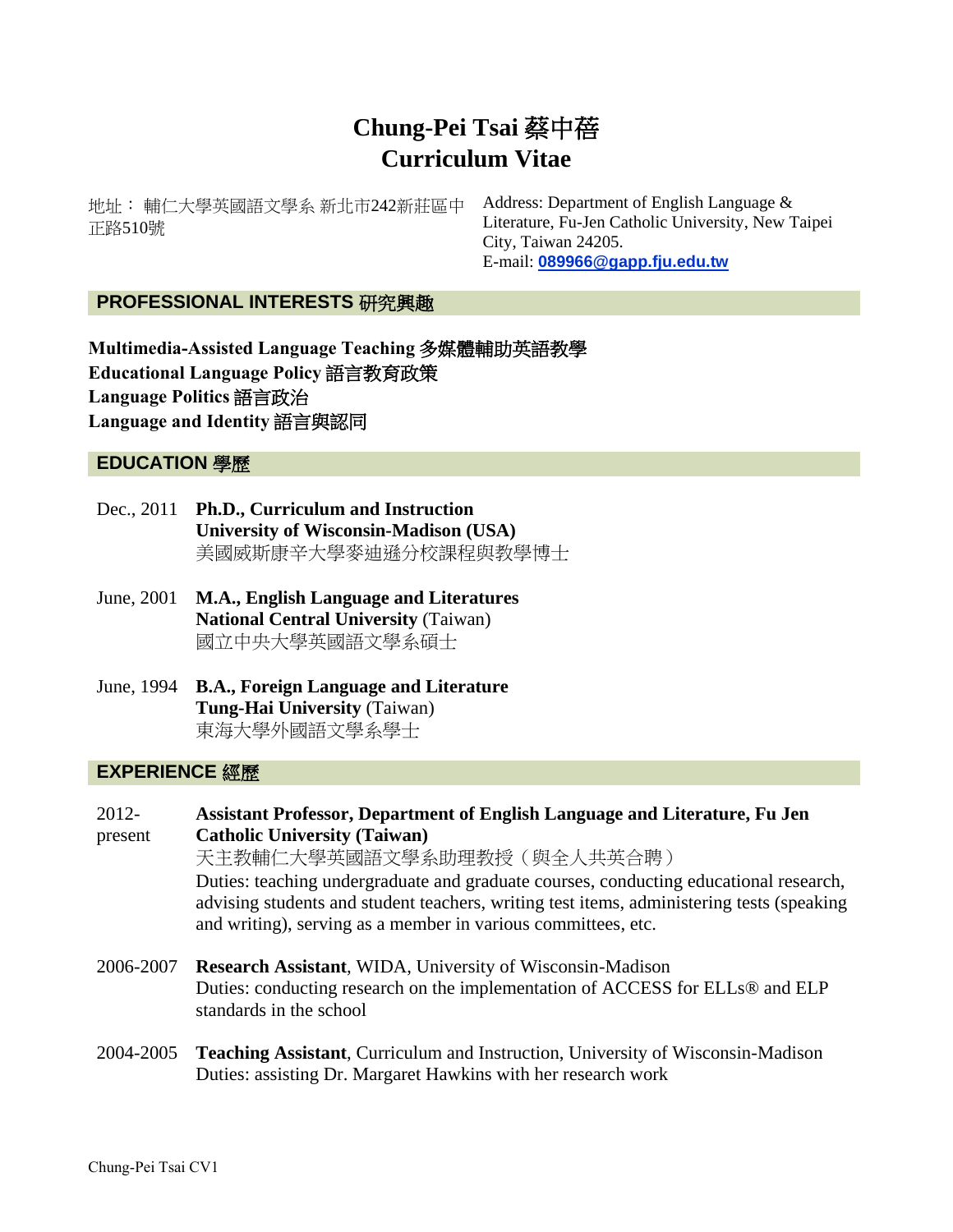- 2001-2002 **Instructor of English**, Foreign Languages and Literatures Department, Hsuan Chuang University (Taiwan) Duties: teaching "Freshman English Composition" and "English Listening and Speaking"
- 1999-2000 **Teaching Assistant**, Foreign Languages and Literatures Department, National Central University Duties: teaching "English Listening Comprehension and Conversation"
- 1996-1998 **Teaching Assistant**, Foreign Languages and Literatures Department, National Chiao Tung University Duties: teaching "Freshman English Listening Comprehension"
- 1994-1996 **Secretary**, Foreign Languages and Literatures Department, National Chiao Tung University Duties: in charge of all aspects of administrative duties necessary for the functioning of the department, including prospective student admission, curriculum and instruction, communication, technical support, departmental meetings, faculty and student service, purchasing and accounting, etc.

# **PROJECTS** 研究

07/2023

- 08/2021- Paving the Way for Service Learning I-II: Conceptualization of a Social Empathy
	- Curriculum and Its Impact on Students' Community Engagement 邁向服務學習之路 I-II:建構社會同理心教學模式及探討其對大學生參與服務學 習之影響

# **110 MOE Teaching Practice Research Principal Investigator**

110 年度教育部教學實踐計畫主持人 補助單位:教育部

08/2020- 07/2021 Learning through Peer Teaching: Investigating New Teaching Materials and Methods That Promote Student Motivation and English Self-Learning

師生共學:探索新教材教法以提升學生英語學習動機與自主學習能力 **109 MOE Teaching Practice Research Principal Investigator** 109 年度教育部教學實踐計畫主持人 補助單位:教育部

08/2015- 07/2016 Effects of Language Education in Taiwan on Students' Language Attitudes and Identities 台灣語言教育對學生語言態度與認同影響之研究 **104 FJU Research & Development Grant Principal Investigator** 104學年度輔大專題研究計畫主持人 補助單位:輔仁大學研發處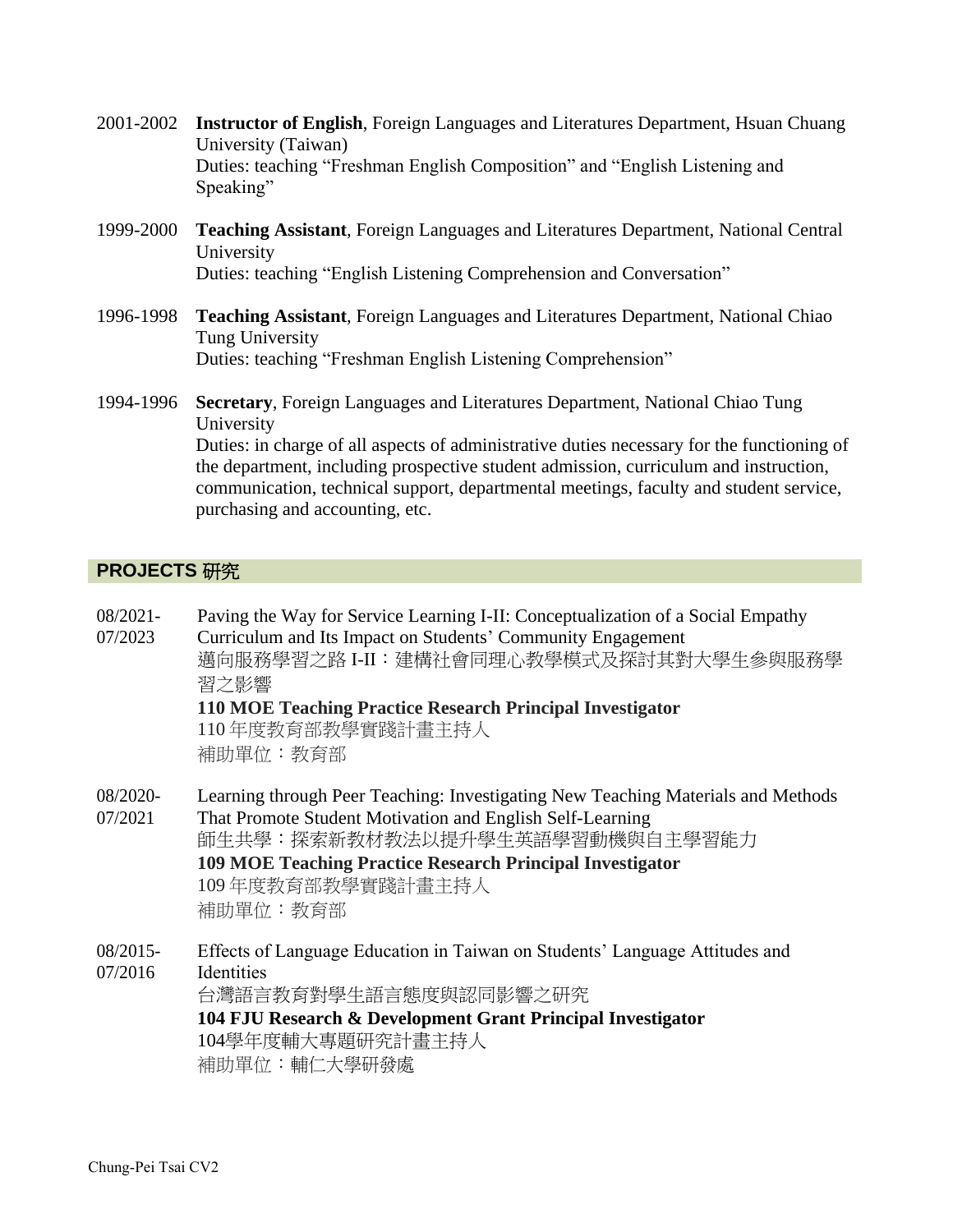- 03/2014- AAOT 國小英語字彙數位資料庫
- 09/2014 計畫共同主持人 補助單位:AAOT 線上家教促進協會
- 09/2013- 06/2014 102 學年輔仁大學服務學習中心專業課程服務體驗實作計畫 計畫主持人 補助單位:輔仁大學服務學習中心

# **PUBLICATIONS** 著作

# **Books** 專書

- 白亦方、蔡瑞君、蔡中蓓\*、陳玉婷 (譯) (2009)。*民主學校:有效教育的啟示*。台北:冠學出 版社。(Apple, M. W., & Beane, J. A., 2007)
- 張盈堃、郭瑞坤、蔡瑞君、蔡中蓓\* (2005)。誰害怕教育改革*?:* 結構、行動與批判教育學。 台北:紅葉文化。

# **Book Chapters** 專書章節

Tseng, L. M., Yen, S-L., & Tsai, C-P. \* (in press). Facilitating Taiwanese EFL university students' intercultural communicative competence through digital video projects. In Yu, L-T. (Ed.), *English Teaching Learning in the Digital Era.* Taipei: Tung Hua Book Company.

- 蔡中蓓 (2005) 。向上提升/趨附霸權?:再思台灣的語言政治及英語教育。載於張盈堃等 著, *誰害怕教育改革?: 結構、行動與批判教育學* (頁 245-262)。台北: 紅葉文化。
- Magnan, S. S., Farrell, M., Jan, M., Lee, J., Tsai, C.\***,** & Worth, R. (2003). Wireless communication: Bringing the digital world into the language classroom. In L. Lomicka, & J. Cooke-Plagwitz (Eds.), *The Heinle professional series in language instruction: Teaching with technology* (pp. 171-179). Boston: Heinle, Thomson.

# **Journal Articles** 期刊論文

蔡中蓓 (2000)。翻譯就是開啟(Steve Bradbury 專訪鴻鴻記錄整理)。中外文學 *337* 翻譯的詩 作語詩人,29(1),136-142。

# **Dissertation** 博士學位論文

Tsai, C.-P. (2011). *Equal promise in an unequal land: No child left behind and English learners with interrupted former education*. Unpublished Dissertation, University of Wisconsin-Madison, Madison.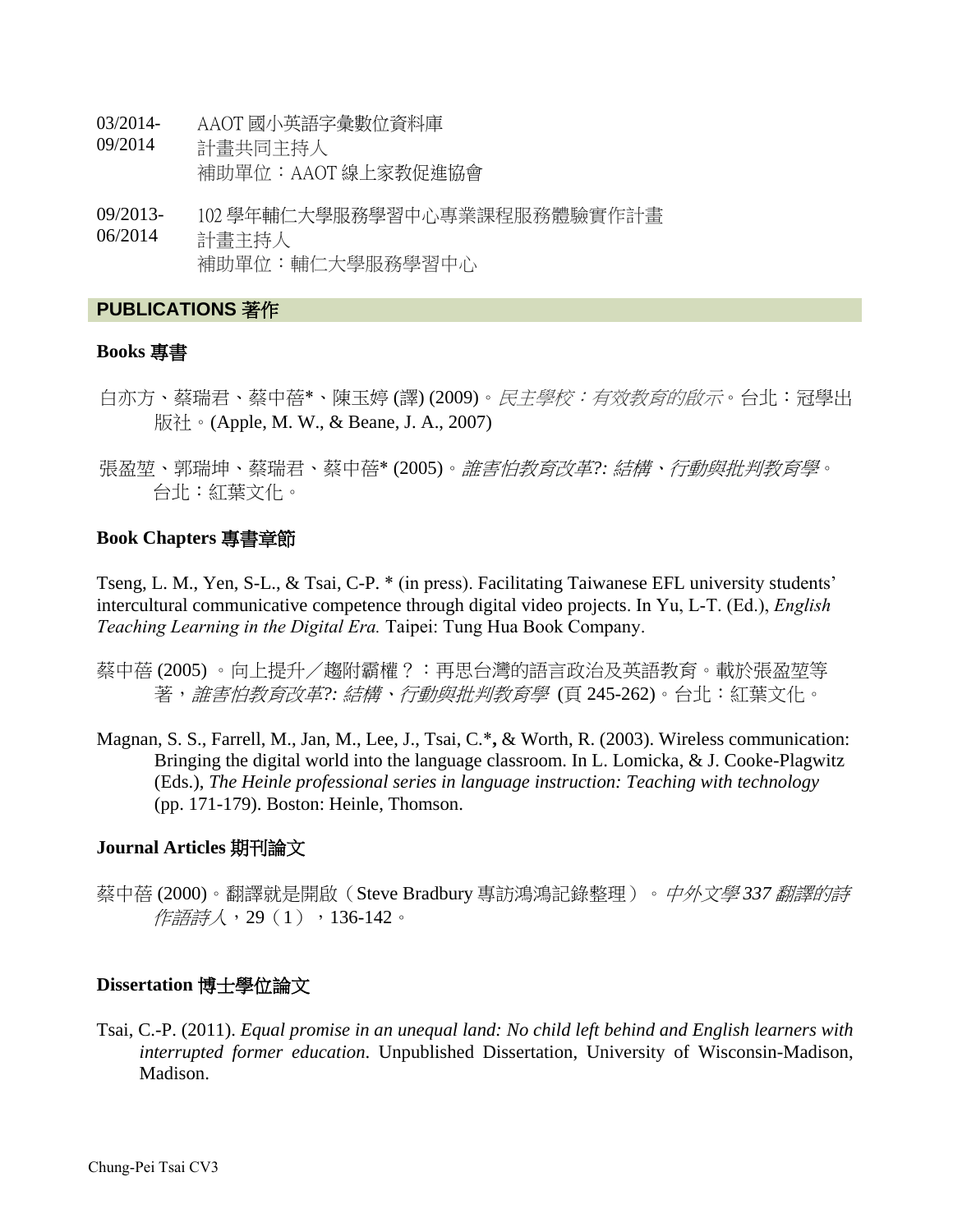# **Thesis** 碩士學位論文

Tsai, C.-P. (2001). *Chinese America through its own lens: Wayne Wang's Chan Is Missing and Eat a Bowl of Tea.* Unpublished Master Thesis, National Central University, Chungli, Taiwan.

# **Educational Video Production** 自製教材影片

Tsai, C.-P. (2004). *Thanksgiving: Beyond Myth and Truth*.

Tsai, C.-P., Jan, M.-F., & Liu, C.-H. (2002). *Culture Shock: Learning in the U.S. Context*.

# **CONFERENCE PRESENTATIONS** 學術會議發表論文

- 蔡中蓓(2021,6月)。師生共學:探索新教材教法以提升學生英語學習動機與自主學習能 力。輔仁大學外語學院2021教學實踐研討會口語發表,新北市。
- Tsai, C-P. (2017). An English learner or just A student?: Identities, choices, and access to ccademic success. Paper presented on April 27, 2017 at the AERA 2017 Conference, San Antonio, TX, USA. 科技部補助: MOST 106-2914-I-030-002-A1
- Tsai, C-P. (2016). Learning the language, claiming my identity: Taiwanese college students' language attitudes and identities. Poster presented on April 9, 2016 at the AAAL 2016 Conference, Orlando, FL, USA. 科技部補助 MOST 105-2914-I-030-004-A1
- Tsai, C-P. (2015). Questing for transformation: WebQuests, language learners, and transformative learning. Paper presented on April 30, 2015 at the Fifth Annual Asian Conference on Language Learning (ACLL2015), Kobe, Japan.
- Tsai, C-P. (2013). Using WebQuest as a tool for developing EFL learners' English and cultural awareness. Paper presented on December 6-8 at the 17th International Conference on Multimedia Assisted Language Teaching. Kaoshiung, Taiwan.
- Tsai, C-P (2004). Ambivalence of neo-colonized discourse: Analysis of "Conversion" and issues on English spread in Taiwan. Paper presented on May 20-23 at Critical Discourse Analysis Conference. Bloomington: Indiana University.
- Tsai, C-P (2004). Language, power, and education: Language politics and educational policy in Taiwan. Paper presented on April 9-12 at Third Annual Meeting of American Association for the Advancement of Curriculum Studies. San Diego: University of San Diego.

# **PROFESSIONAL ACTIVITIES** 專業學術活動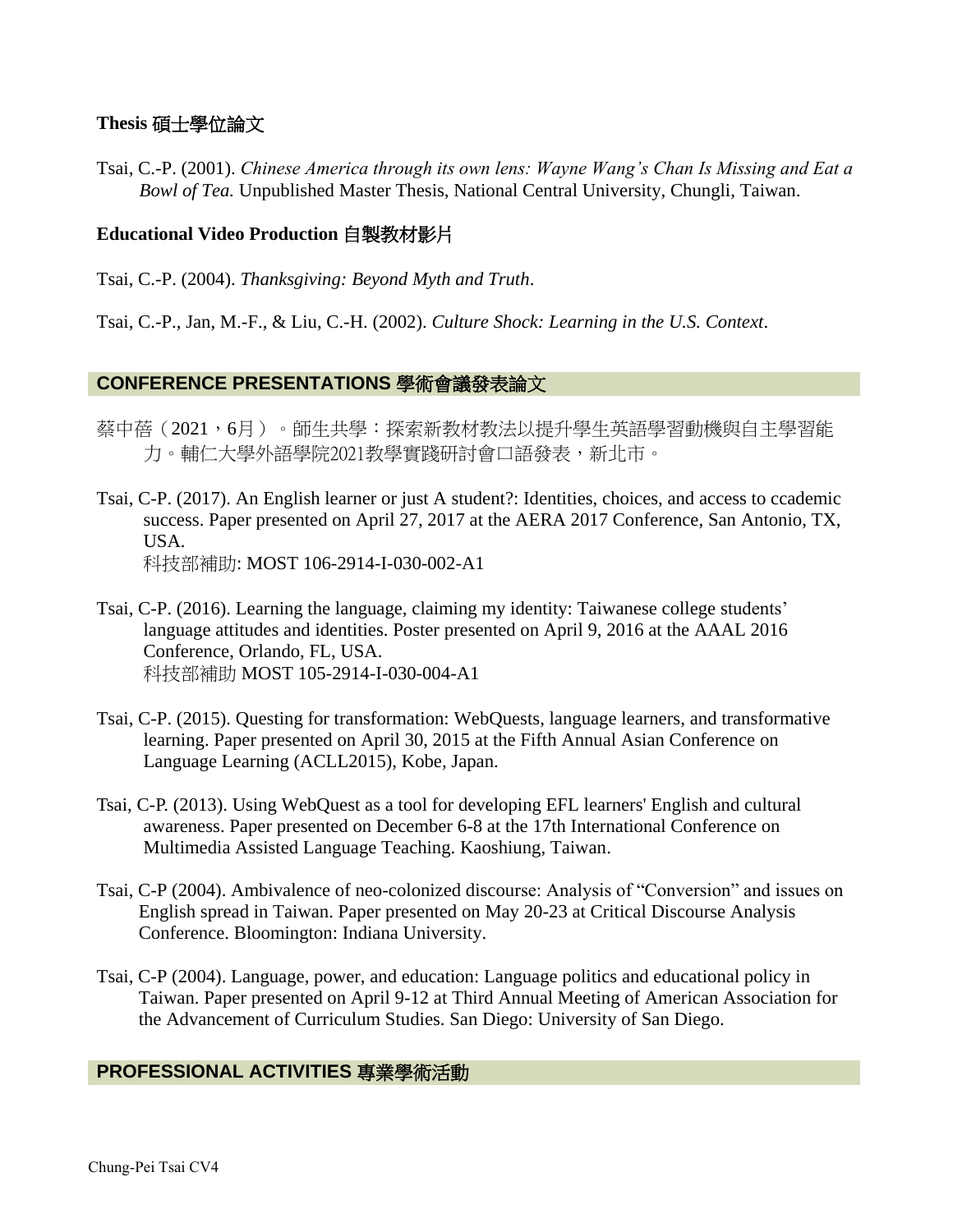## **Talks** 演講

#### Oct. 2021 (暫訂) 講者 主題:高中全英語教學:理論與方法 新竹縣內思高工英語教材教法增能工作坊講師

# 12/07/2016 講者 主題: Video Production and Collaborative Learning in the Freshman English Classroom 105 學年度輔仁大學外國語文課程教學工作坊:任務導向的英語教室

# 06/18/2014 講者 主題:英文科課程設計與教材教法 輔大聖心高中十二年一貫英語課程顧問暨講師

## **Conferences & Workshops** 參與學術會議**/**工作坊

### 08/24/2021 發表人

教育部 109 教學實踐計畫成果發表會 主題:師生共學:探索新教材教法以提升學生英語學習動機與自主學習能力

04/20/2021 發表人 輔仁大學外語教學實踐:議題與研究方法分享 主題:同儕教學之教學實踐

# 06/03/2020 評論人 輔仁大學外語學院 2020 教學實踐研討會暨第十屆研究生論文/專題發表會

06/22/2019 評論人 2019 第十屆輔仁─中國人民大學英文系研究生研討會

# 06/24/2017 評論人

2017 第八屆輔仁─中國人民大學英文系研究生研討會

# 06/29/2015 評論人 2015 第六屆輔仁─中國人民大學英文系研究生研討會

# 03/19/2014 主持人 輔仁大學 102 學年外國語言課程教學工作坊

# 05/01/2013 評論人 2013 第四屆輔仁─中國人民大學英文系研究生研討會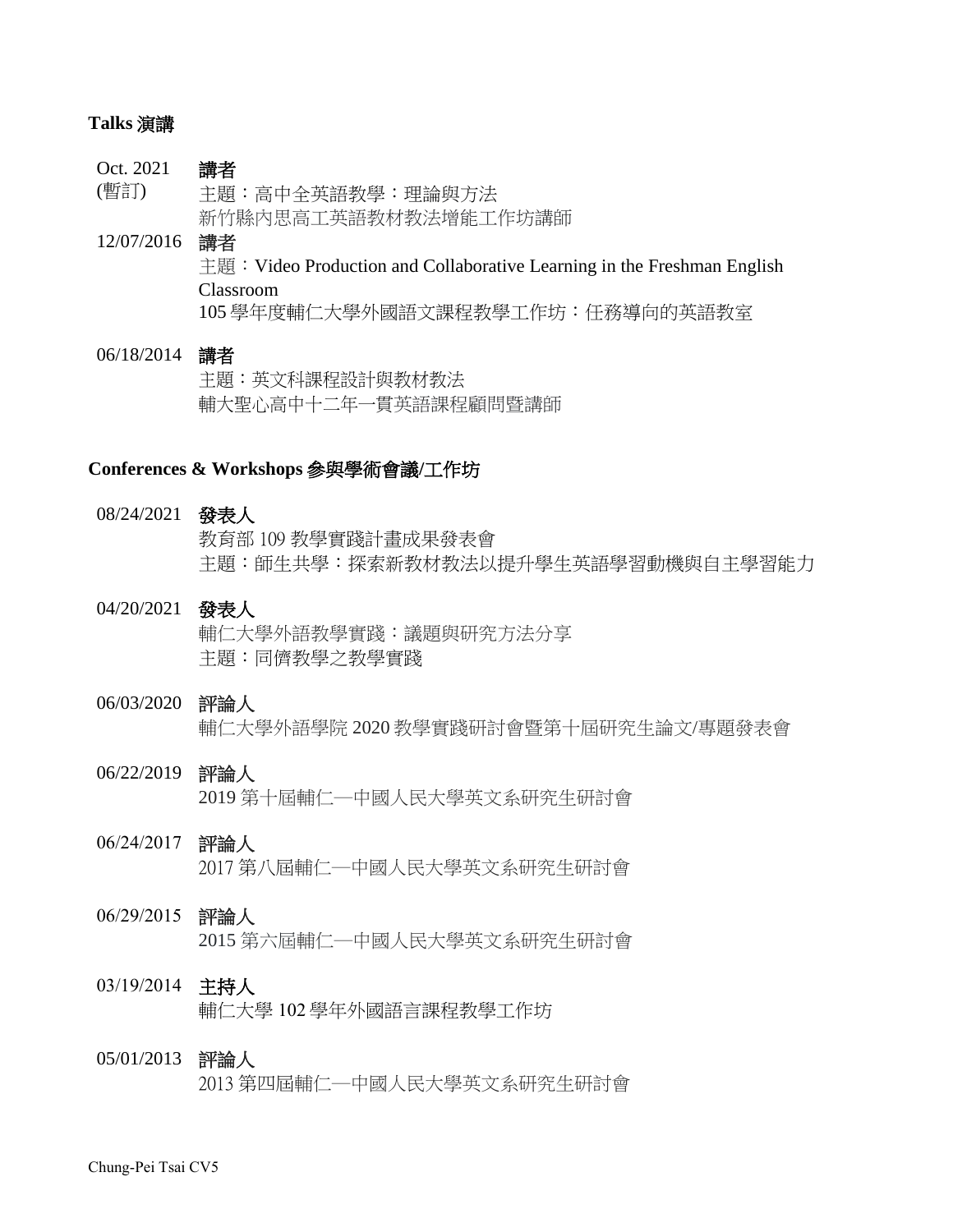### **Professional Learning Communities** 參與教學**/**研究社群

109、110 學年「英語自主學習師生成長社群」社群成員 補助單位:輔仁大學教發中心

109 學年「輔仁大學英文系多媒體英語教學組師生研究社群」社群成員 補助單位:輔仁大學教發中心

103 學年 AAOT「英語專業服務學習師生成長社群」社群成員 補助單位:輔仁大學教發中心

102 學年「翻轉教室英語教師社群」社群成員 補助單位:輔仁大學教發中心

# **Professional Services** 專業服務

### **109** 學年度

輔大英文系研究生曹立穎論文口試委員,06/2021

第 25 屆全球華人計算機教育應用大會(GCCCE 2021)論文審查人,04/2021

輔大英文系大學部甄試入學備審資料審查委員,03/2021

*English Teaching & Learning* 英語教學期刊論文審查,10/2020

輔大校務會議委員(英文系代表),08/01/2020~07/31/2021

輔大英文系學生服務學習與實習委員會委員,08/01/2020~07/31/2021

輔大共英課程規劃工作小組委員,08/01/2020~07/31/2021

### **108** 學年度

輔大英文系大學部甄試入學作文命題委員、閱卷及召集人,04/2020

輔大英文系研究生曹立穎論文題要口試委員,01/2020

第 24 屆全球華人計算機教育應用大會(GCCCE 2020)論文審查人,04/2020

輔大校務會議委員(英文系代表),08/01/2019~07/31/2020

輔大英文系學生服務學習與實習委員會委員,08/01/2019~07/31/2020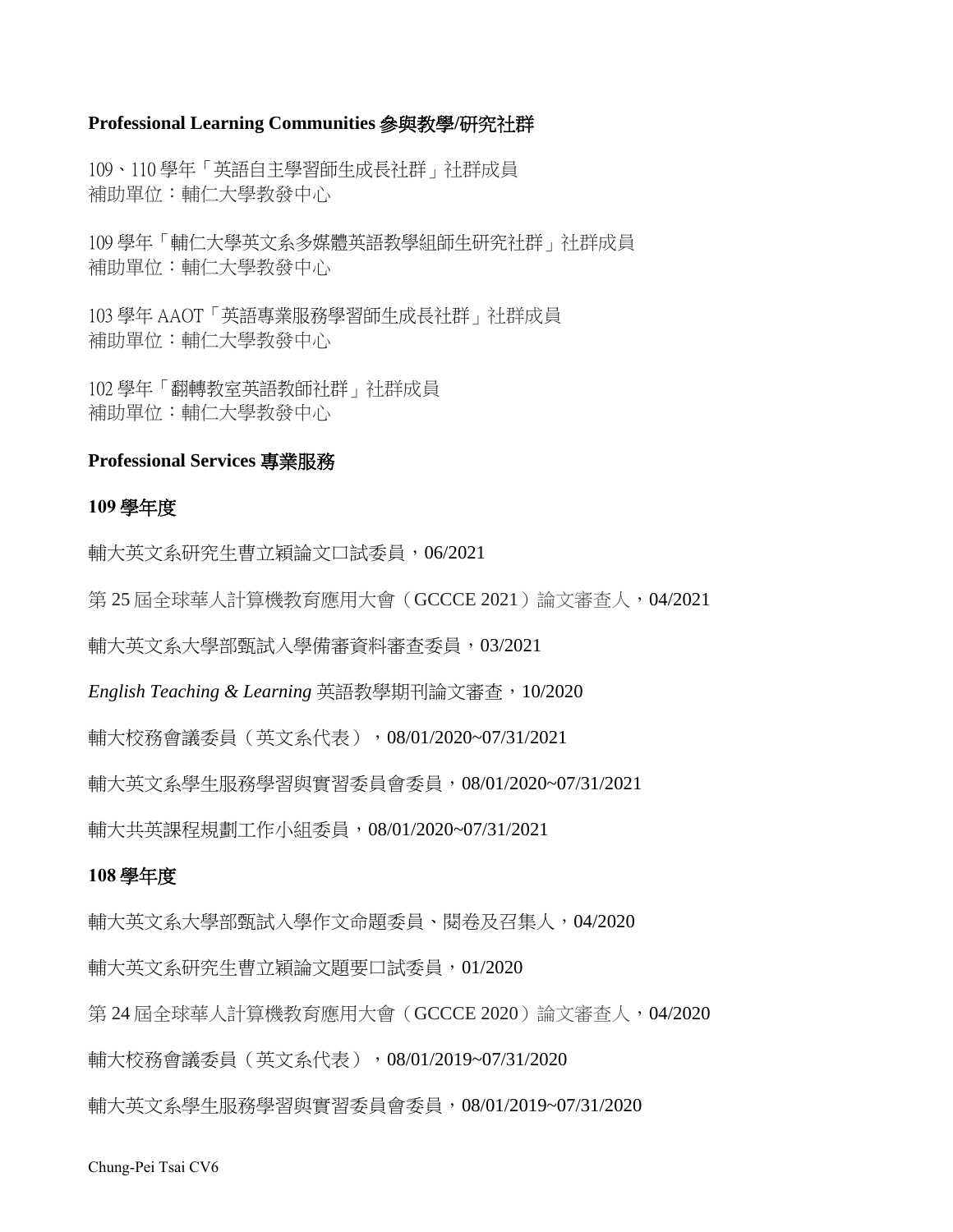輔大共英課程規劃工作小組委員,08/01/2019~07/31/2020

#### **107** 學年度

輔仁大學英文系碩士生顏秀玲學位論文口試委員,07/2019

第 23 屆全球華人計算機教育應用大會 ( GCCCE 2019 ) 論文審查人,05/2019

輔大英文系甄試入學資料審查委員,03/2019

輔仁大學 108 學年度碩士班招生考試英文科命題委員,03/2019

英文系碩士班甄試入學資料審查及口試委員,11/2018

輔大英文系學生服務學習與實習委員會召集人,08/01/2018~07/31/2019

輔仁大學圖書委員(外語學院代表),08/01/2018~07/31/2019

輔大共英課程委員會委員,08/01/2018~07/31/2019

輔大英文系大一導師,08/01/2018~07/31/2019

### **106** 學年度

輔仁大學英文系碩士生賴冠臻論文口試委員,07/2018

輔仁大學 107 學年度轉學生招生考試英文科命題委員,07/2018

The Asian Conference on Language Learning (ACLL2018)論文審査, 04/2018

輔大共英 CEFR 委員會委員,08/01/2017~07/31/2018

輔仁大學圖書委員(外語學院代表),08/01/2017~07/31/2018

輔大英文系學生服務學習與實習委員會委員,08/01/2017~07/31/2018

輔大共英課程委員會委員,08/01/2017~07/31/2018

輔大英文系大一導師,08/01/2017~07/31/2018

### **105** 學年度

輔大英文系轉學考命題委員,07/2017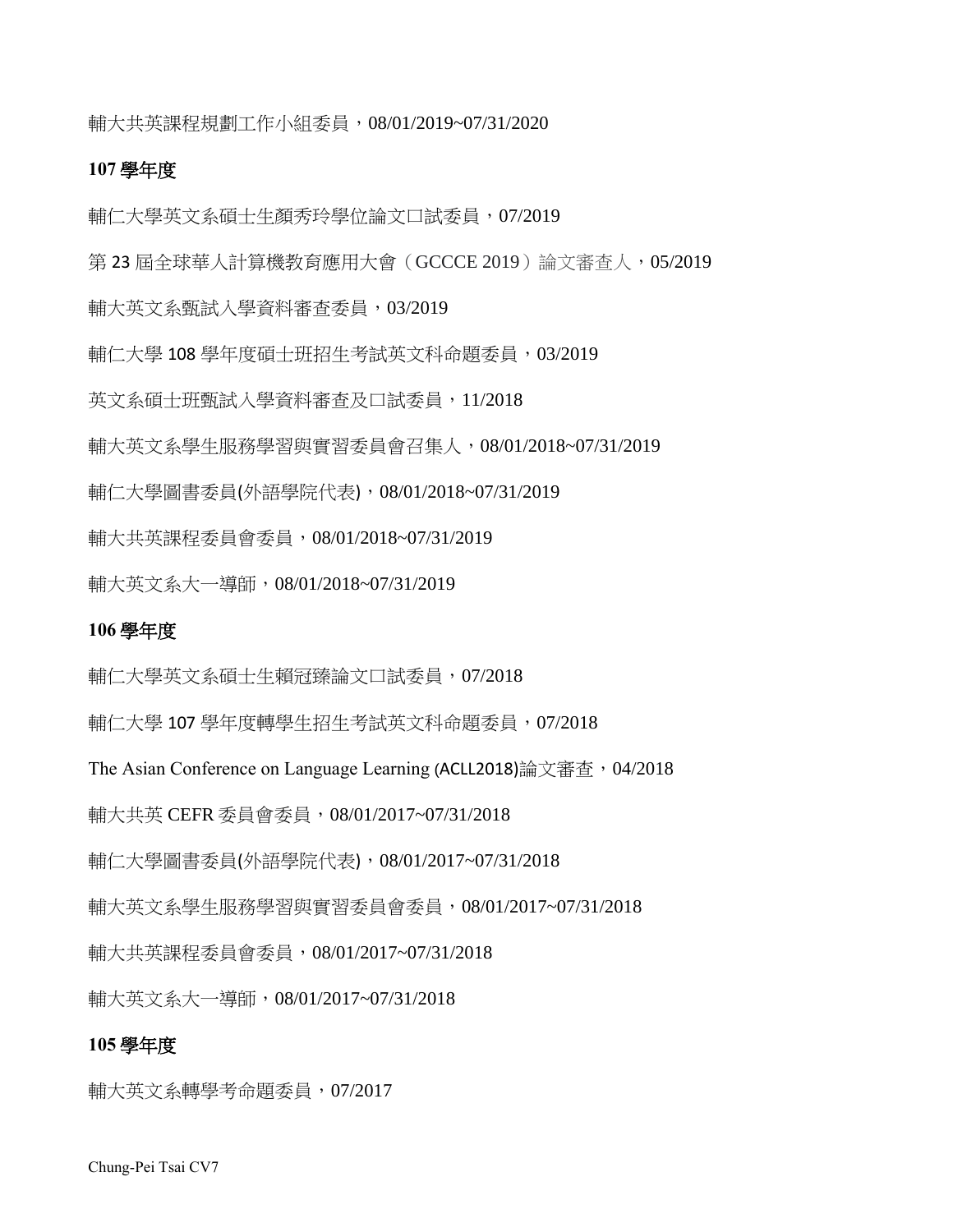輔大英文系甄試入學資料審查,04/2017

輔仁大學聖心高中十二年一貫英語課程諮詢服務,12/21/2016

輔大英文系研究生 Fion Yu 論文指導,10/2016~12/2019

輔大英文系學生服務學習與實習委員會委員,08/01/2016~07/31/2017

輔大英文系招生委員會委員,08/01/2016~07/31/2017

輔大共英課程委員會委員,08/01/2016~07/31/2017

輔大英文系大一導師,08/01/2016~07/31/2017

# **104** 學年度

輔大英文系轉學考作文閱卷,07/2016 銘傳大學教育所杜宜真碩士論文口試委員,06/13/2016 銘傳大學教育所張乃心碩士論文口試委員,06/13/2016 外交部 105 年國際青年大使交流計畫口試評審委員,05/07/2016 輔仁大學 105 碩士班招生語文能力英文科命題委員,02/01/2016~03/04/2016 銘傳大學教育所杜宜真碩士論文提要口試委員,12/14/2015 銘傳大學教育所張乃心碩士論文提要口試委員,12/14/2015 輔大多媒體英語教學研究所甄試入學資料審查及口試委員,11/25/2015 輔大英文系學生服務學習與實習委員會委員,08/01/2015~07/31/2016 輔大共英英語檢測委員會委員,08/01/2015~07/31/2016 輔大英文系實習生指導,07/01/2015~06/30/2016

#### **103** 學年度

輔大英文系數位學習委員會委員,02/01/2015~07/31/2015 輔大共英英語檢測委員會委員,02/01/2015~07/31/2015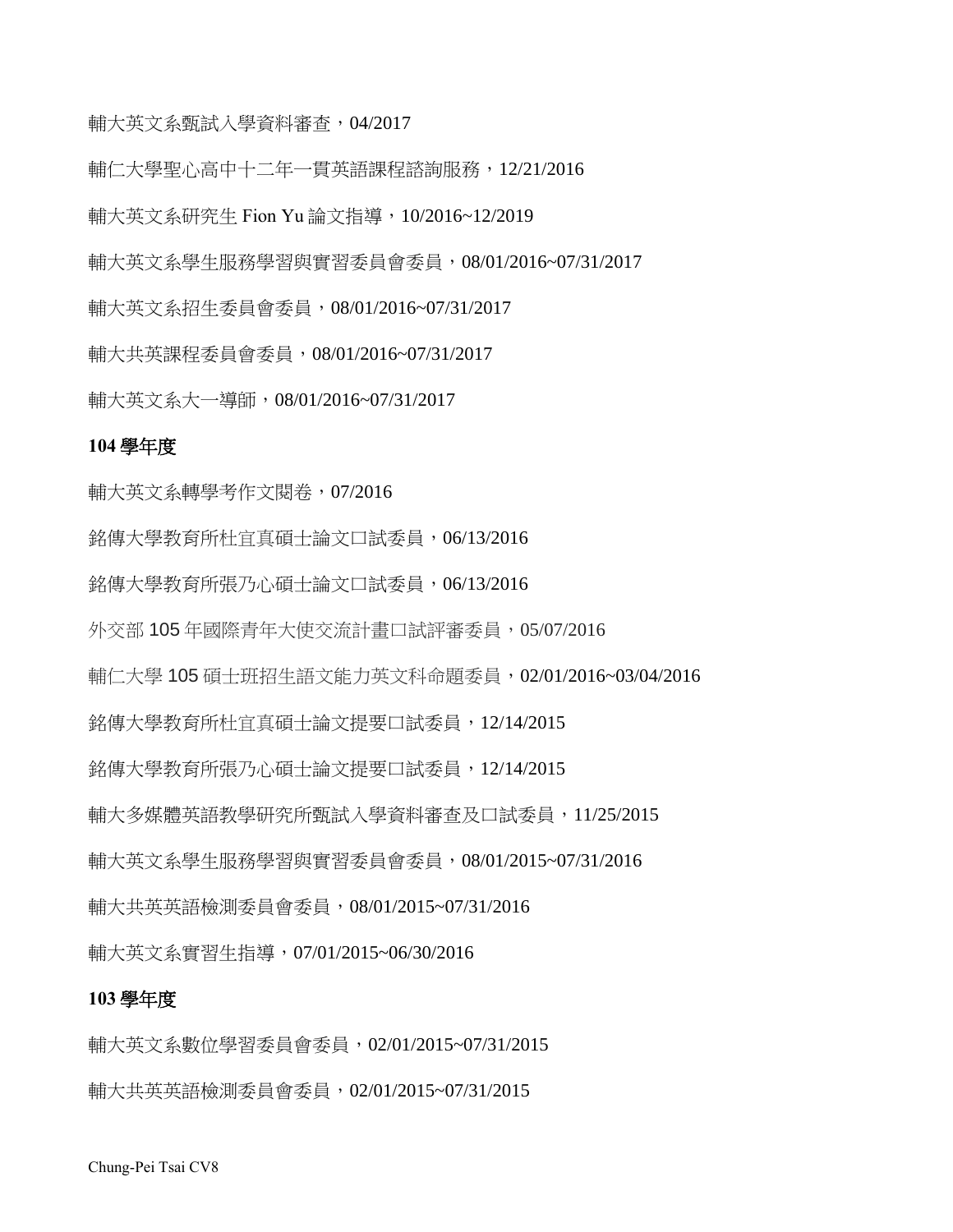輔大英文系轉學考命題委員,07/2015

輔大英文系大一導師,02/01/2015~07/31/2015

輔大英文系甄試入學資料審查及口試委員,04/2015

#### **102** 學年度

輔大英文系數位學習委員會委員委員,08/01/2013~07/31/2014 輔大共英教學與學術委員會委員,08/01/2013~07/31/2014 輔大英文系大一導師,08/01/2013~07/31/2014 輔仁大學聖心高中十二年一貫英語課程諮詢服務,08/01/2013~07/31/2014 輔大多媒體英語教學所曹議文碩士論文提要口試委員,08/04/2014 銘傳大學教育所許如君碩士論文口試委員,05/23/2014 銘傳大學教育所許志維碩士論文口試委員,05/23/2014 銘傳大學教育所吳淑銀碩士論文口試委員,05/23/2014 銘傳大學教育所賴立勳碩士論文口試委員,05/23/2014 輔大英文系大學甄試聽力口語測驗命題與閱卷,04/01/2014~04/13/2014 輔大 102 學年度校級英文檢測命題,03/03/2014~04/30/2014 銘傳大學教育所許志維碩士論文提要口試委員,12/13/2013 銘傳大學教育所吳淑銀碩士論文提要口試委員,12/13/2013 銘傳大學教育所賴立勳碩士論文提要口試委員,12/13/2013 銘傳大學教育所許如君碩士論文提要口試委員,12/13/2013 新北市高中英語演講比賽評審,12/12/2013 輔大多媒體英語教學所林怡君碩士論文提要口試委員,11/20/2013 輔大多媒體英語教學所碩士班入學考英文作文命題與閱卷,11/2013